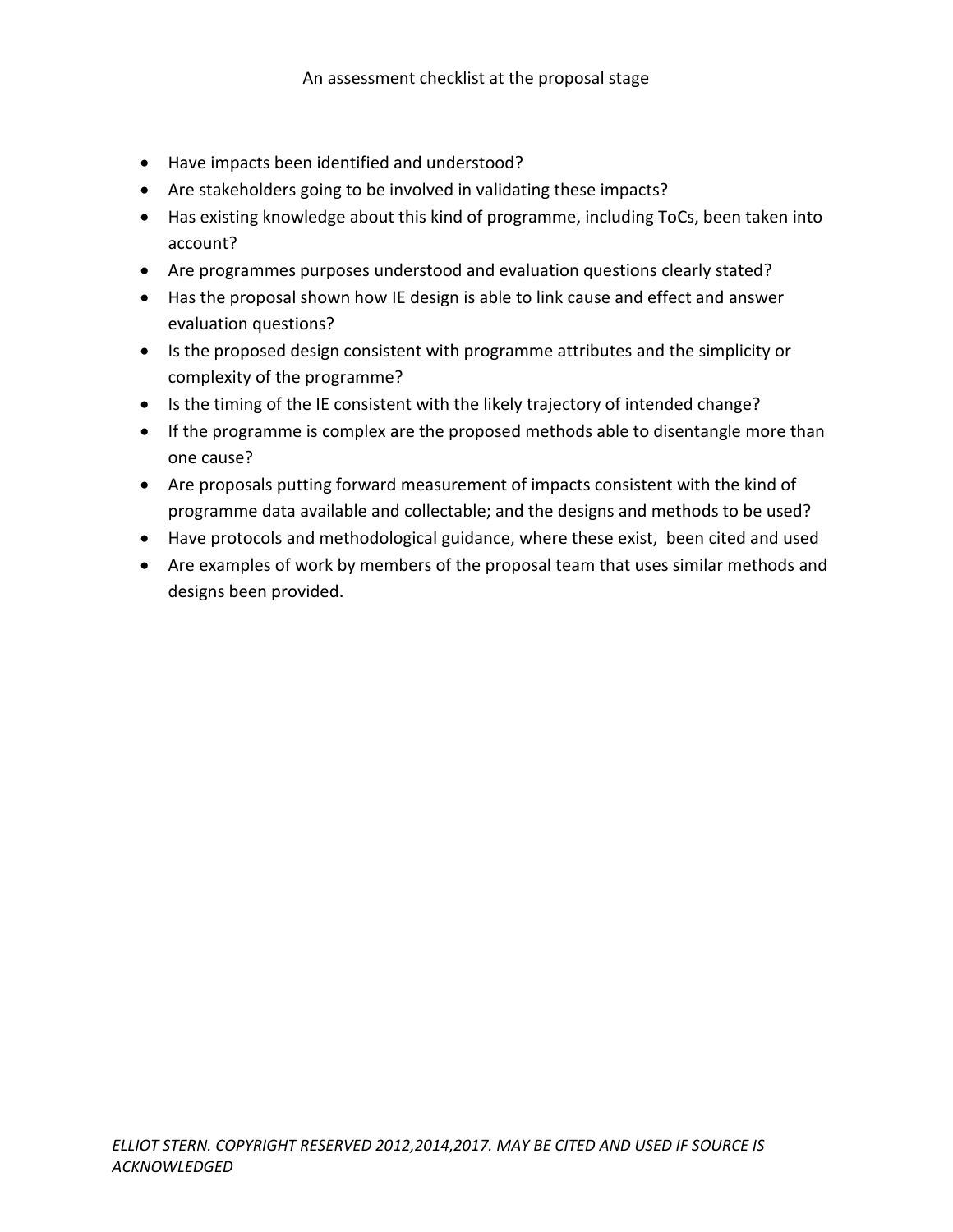| <b>Drawing up Terms of Reference for Impact Evaluations</b> |                                                                                                                                                                                    |                                                                                                                                                                                                                                                          |                                                                                                                                                                                                  |
|-------------------------------------------------------------|------------------------------------------------------------------------------------------------------------------------------------------------------------------------------------|----------------------------------------------------------------------------------------------------------------------------------------------------------------------------------------------------------------------------------------------------------|--------------------------------------------------------------------------------------------------------------------------------------------------------------------------------------------------|
| Design issues                                               | <b>Specific questions</b>                                                                                                                                                          | <b>Rationale</b>                                                                                                                                                                                                                                         | <b>Implications for ToR</b>                                                                                                                                                                      |
| Identifying<br>impacts                                      | How should<br>programme impacts<br>and effects be<br>identified?                                                                                                                   | Conceptualising &<br>identifying impacts is<br>difficult; and sometimes<br>data is unavailable. When<br>to assess impacts and<br>which impacts affect<br>whom, are also design<br>issues. Stakeholders'<br>participation helps identify<br>valid impacts | Proposers should indicate<br>how they understand and<br>will identify impacts -<br>including impacts for<br>different groups.<br>Commissioners should<br>indicate data availability<br>problems. |
| <b>Building on what</b><br>is known                         | Is there already<br>substantial knowledge<br>about how these kinds<br>of programmes work,<br>perhaps a credible<br>Theory of Change?                                               | If much is already known<br>there might both be risks<br>of duplication and waste;<br>and advantages building<br>on existing knowledge                                                                                                                   | Proposers should<br>demonstrate familiarity<br>with current state of<br>evaluation/research<br>knowledge and indicate<br>how this will shape their<br>use of Theories of Change                  |
| The overall<br>purpose of the<br>evaluation                 | What kind of use for<br>whom is envisaged -<br>demonstrating past<br>effectiveness; scaling-<br>up and replication;<br>improvement; learning<br>for future policy and<br>practice? | Purposes of IE may differ.<br>It is important to identify<br>main purposes as this<br>determines evaluation<br>questions and choice of<br>methods able to answer<br>these questions.                                                                     | Proposers should be<br>expected to discuss how<br>overall purpose connects<br>with evaluation questions<br>- and show an awareness<br>of design and method<br>implications                       |
| Programme<br>attributes, scale<br>and complexity            | Is the programme made<br>up of a single<br>intervention or several?<br>What is the programme<br>'architecture'?                                                                    | Programme attributes<br>constrain the choice of IE<br>designs and methods.<br>Multi-level or<br>decentralised programmes<br>offer opportunities for<br>nested designs                                                                                    | Proposers should be asked<br>to demonstrate<br>understandings of<br>programme attributes and<br>the implications for<br>designs and combinations<br>of designs.                                  |
| <b>Context and</b><br>contribution                          | How important is<br>context and how far are<br>different causal and<br>contextual factors likely<br>to influence impacts?                                                          | Programmes that are open<br>to multiple influences -<br>complex, embedded rather<br>than simple and self-<br>contained -will need to<br>focus on the contribution<br>of programme<br>interventions rather than<br>attribution                            | Proposers should be asked<br>to discuss the programme<br>context including the<br>importance of multiple<br>causal factors; and how<br>this relates to a<br>contribution or attribution<br>focus |
| <b>Measurement</b><br>and extent                            | Does the IE set out to<br>measure how much of<br>an impact a programme<br>has had - and is this<br>feasible?                                                                       | Sometimes possible to<br>assess contribution but not<br>extent (how much).<br>Numbers will determine<br>the possible statistical<br>designs and methods.                                                                                                 | If appropriate, proposers<br>should be asked to discuss<br>their approach to<br>measurement and extent                                                                                           |

 $\sqrt{ }$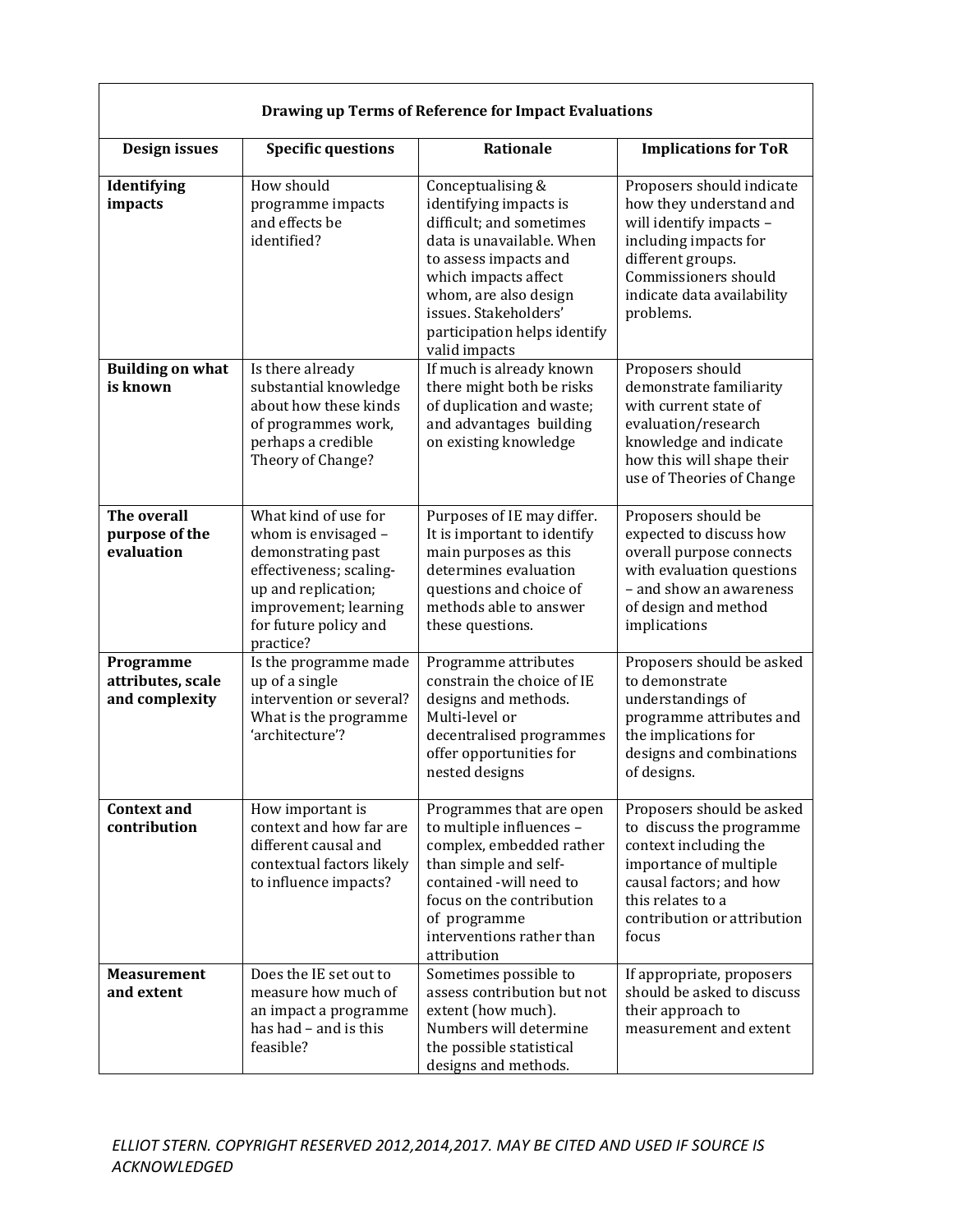| How an IE is conducted: Standards and Criteria over the Evaluation Life-cycle |                                                                                                                          |  |  |
|-------------------------------------------------------------------------------|--------------------------------------------------------------------------------------------------------------------------|--|--|
| (Reliability, Robustness and Transparency)                                    |                                                                                                                          |  |  |
| Choice of<br>designs &                                                        | Are designs and associated methods put forward that are established, well<br>documented and able to be defended?         |  |  |
| methods                                                                       | Do the chosen designs take into account Evaluation Questions and<br>intervention attributes?                             |  |  |
| <b>Reliability</b>                                                            | Are they able to explain how an intervention contributes to intended effects<br>for final beneficiaries?                 |  |  |
|                                                                               | Do the EQs allow for success and failure (positive and negative effects) to be<br>distinguished?                         |  |  |
| Proper<br>application                                                         | Are the ways that designs and methods are applied clearly described and<br>documented?                                   |  |  |
| of designs<br>and method                                                      | Does the application of designs and methods and subsequent analysis<br>follow any protocols or good practice guidelines? |  |  |
| <b>Robustness</b>                                                             | Is the evaluation team knowledgeable about the methods used?                                                             |  |  |
| <b>Drawing</b>                                                                | Do conclusions clearly follow from the findings?                                                                         |  |  |
| legitimate<br>conclusions                                                     | Has the evaluation explained the effects of the programme?                                                               |  |  |
|                                                                               | How are evaluative judgements justified?                                                                                 |  |  |
| <b>Transparency</b>                                                           | Have stakeholder judgements been taken into account when reaching<br>conclusions?                                        |  |  |
|                                                                               | Are the limitation of the evaluation and its conclusions described?                                                      |  |  |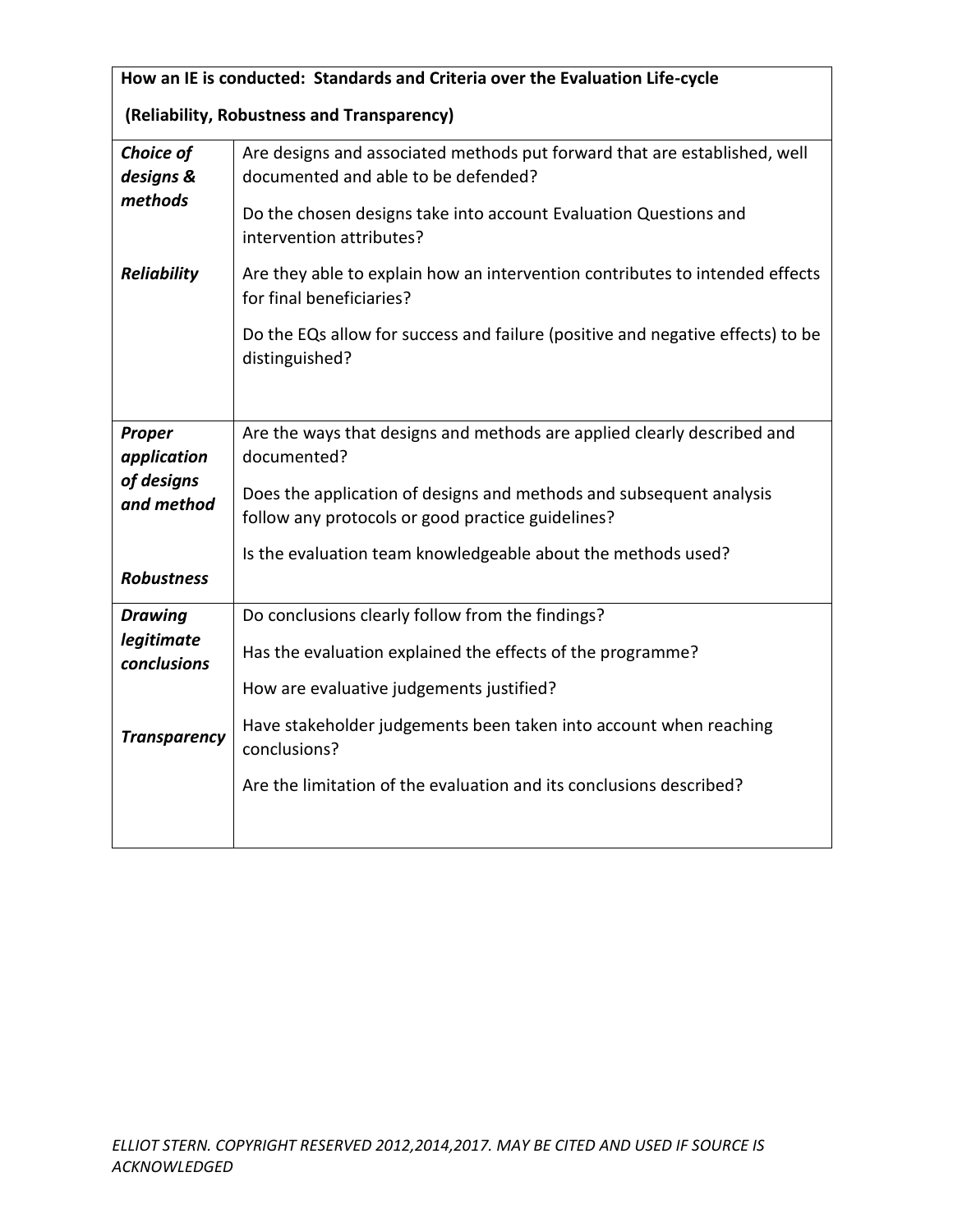## **JUDGING CONCLUSIONS AND RECOMMENDATIONS**

The strength of conclusions depends on various factors, for example:

- The soundness of the IE design
- The way that design and associated methods were implemented which is why transparency and 'auditability' of methods and data are important
- Consistency between the conclusions drawn and the evidence base and designs on which these conclusions are based - for example a theory-based design cannot on its own quantify impact; nor can a counterfactual based design on its own predict what might happen in a different setting
- The scope of evidence: what kinds of judgements does evidence support e.g. the IE of a specific programme cannot be used to judge an entire class of similar programmes across different settings
- The judgement of the evaluators conclusions rely on judgement as there is rarely an automatic link between evidence and conclusions; hence the importance of evaluators making their criteria and often their values explicit.
- Evaluators acknowledging the limitations of all designs and methods; and the innate difficulties of going beyond probability and plausibility.

Different commissioners have different expectations of how far evaluators should go in making recommendations. Policy commissioners often take the view that evaluators are not sufficiently knowledgeable about policy contexts to make sensible recommendations.

A sensible middle-ground is to expect evaluators to put forward recommendations, based on 'sensemaking' discussions and workshops with key users of findings, even though commissioners may subsequently need to situate these recommendations into a wider body of organisational or policy knowledge.

Consideration of the validity of recommendations should take account of:

- The connection between recommendations and conclusions
- The strength of evidence that fed into conclusions
- The criteria and values used to justify conclusions
- The input of stakeholders into a validation process
- The extent to which conclusions are supported by a more extensive evidence base, e.g. from previous evaluations, syntheses and research